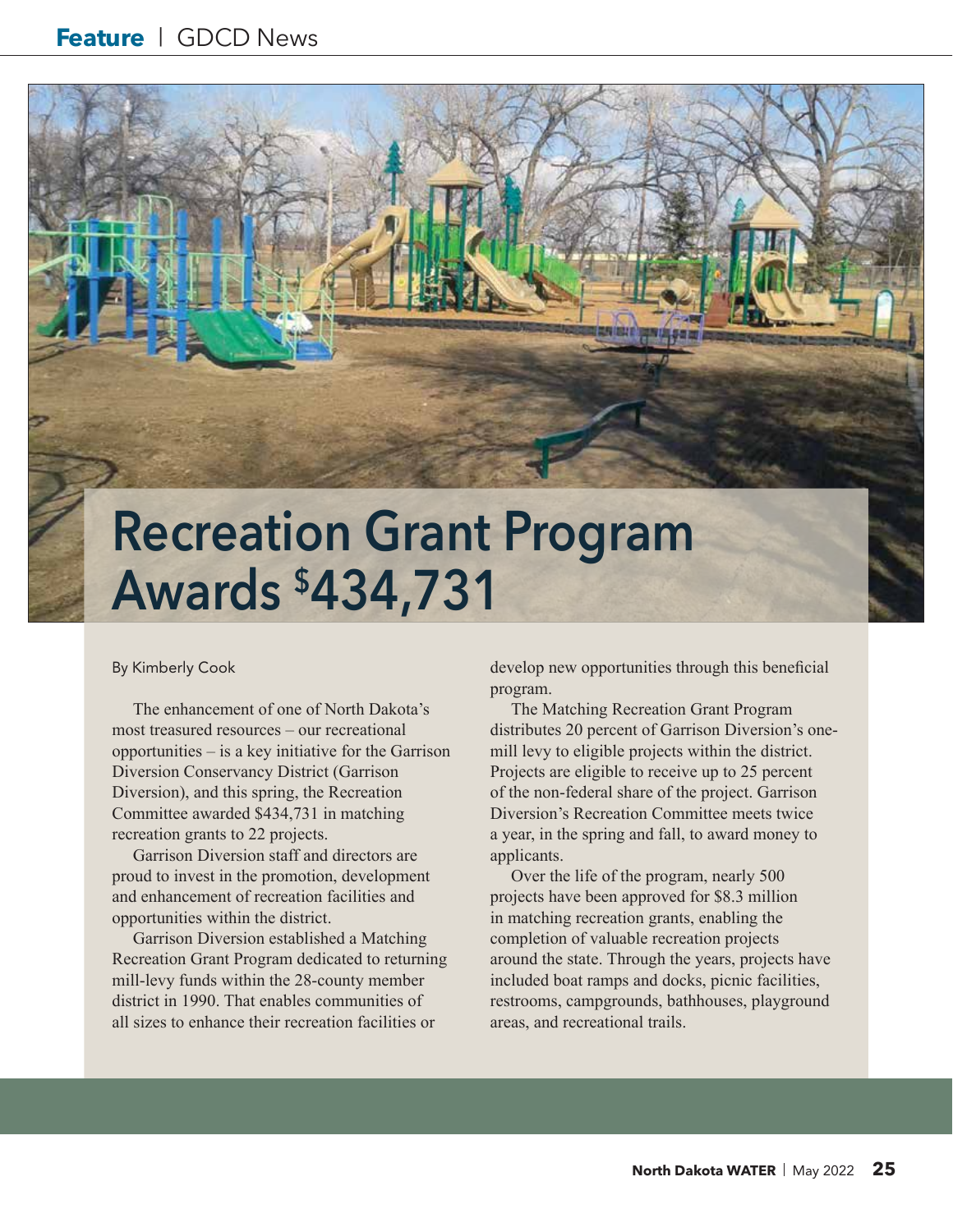#### **Feature** | GDCD News



Applications are reviewed twice a year by Garrison Diversion's Recreation Committee. The following projects received grant funds:

- Maddock Park & Recreation \$22,099 to update playground equipment at the Maddock City Park
- Bottineau County \$859 to purchase edging for the Carbury Dam Playground
- Cass County \$638 for campsite water hookups at the Brewer Lake Campground
- Casselton Park & Recreation \$9,575 to construct restrooms at Tinta Tawa Park
- Carrington Park District \$75,000 for renovations of the baseball and softball diamonds in Carrington City Park; and \$61,202 to renovate Carrington's West Park
- Binford Park Board \$2,950 to update the Binford Park Playground
- Michigan Park Board \$15,755 for playground equipment at the Michigan Park
- Nelson County Park Board \$13,869 for the Stump Lake Playground
- City of Sheldon \$5,262 for improvements to the pickleball and basketball courts
- Wahpeton Park Board \$42,000 to construct a multipurpose shelter at the Chahinkapa Park
- Mantador Park Board \$2,000 to construct softball dugouts at the Mantador Park
- Wyndmere Park Board \$10,728 to construct restrooms at the Wyndmere Rock Garden
- City of Milnor  $-$  \$14,210 to develop the Northview Playground
- City of Woodworth \$1,500 to purchase benches and picnic tables
- City of Galesburg \$22,595 to purchase new equipment for the Galesburg Playground
- Mayville Park Board \$7,985 to enhance the grounds at the Mayville Campground
- Hillsboro Park District \$31,500 to install lights at the Olsen Softball Complex
- North Dakota State Fair \$27,500 to expand camping spaces at the State Fair Campground
- Ward County Parks \$10,632 for improvements to several Ward County parks
- Williston Parks & Recreation District -\$55,872 for the development of the Coyote Clay Target League Range
- City of Wildrose \$1,000 for the Wildrose Community Garden

"Garrison Diversion's Matching Recreation Grant Program is an immeasurable benefit for our member counties, and recently we were able to expand our recreation guidelines to accommodate more projects," says committee Chairman Bruce Klein. "We are always happy to help out with so many deserving recreation projects in small and large communities alike, and look forward to continuing the program for years to come."

The application deadline for fall grant is September 1. For additional information regarding the Matching Recreation Grant Program, please visit www.garrisondiversion.org, or contact Garrison Diversion at 701-652-3194.